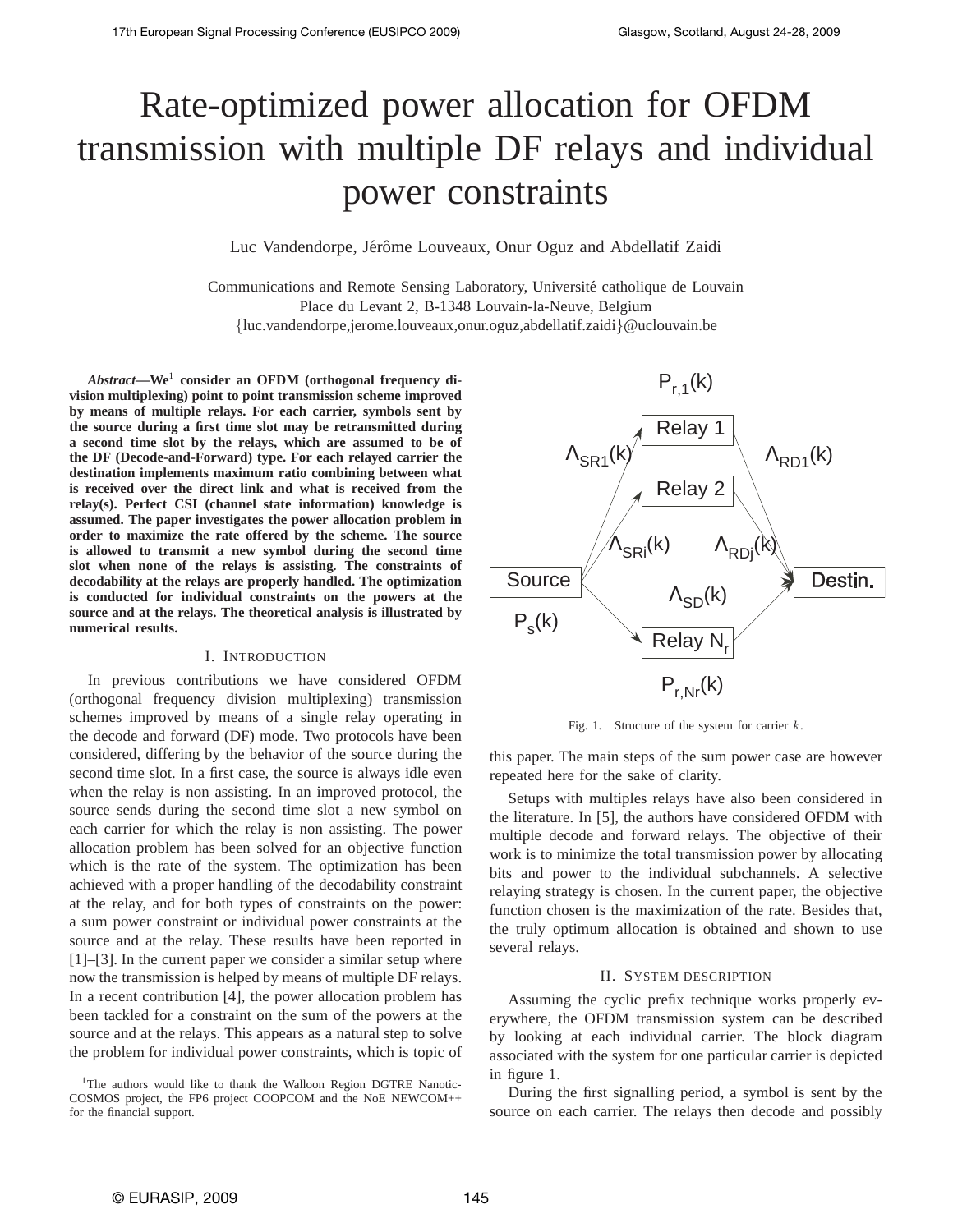relay some of the symbols during the second time slot. When assisting, the relays are constrained to use the same carrier as that used by the source. Based on the two signalling intervals, the destination implements maximum ratio combining for the carriers with relaying.

Let us denote by  $\sqrt{P_s(k)}$  (resp.  $\sqrt{P_{r,i}(k)}$ ) the amplitude of the symbol at the source (resp. *i*th relay) for carrier  $k$ , and by  $\lambda_{sd}(k)$  (resp.  $\lambda_{rid}(k)$ ) the complex channel gain for tone  $k$  between source (resp. relay  $i$ ) and destination. The noise sample observed by the destination at tone  $k$  during the first period is  $n_1(k)$ , and  $n_2(k)$  during the second period. These two noise samples are zero-mean circular Gaussian, white and uncorrelated with the same variance  $\sigma_n^2$ . Denoting by  $s(k)$  the unit energy symbol transmitted over tone  $k$ , the destination gets at the end of the first time slot,

$$
y_{sd}(k) = \sqrt{P_s(k)} \,\lambda_{sd}(k) \, s(k) + n_1(k). \tag{1}
$$

During the second time slot, for coherence issues at the receiver side, each assisting relay  $1 \leq i \leq N_r$  ( $N_r$  is the number of relays) sends  $\sqrt{P_{r,i}(k)}$  exp<sup>-j arg  $\lambda_{r_i}$ <sub>d</sub>(k)  $s(k)$ . This</sup> means that the phase of the channel is precompensated, which requires the relays to know their respective gains  $\lambda_{r,d}(k)$ . Hence the destination receives during the second time slot

$$
y_{rd}(k) = \sum_{i} \sqrt{P_{r,i}(k)} |\lambda_{r,i}(k)| s(k) + n_2(k). \tag{2}
$$

After proper maximum ratio combining over the two time slots at the destination, the decision variable  $r(k)$  obtained at the k-th output of the  $N_t$ -FFT (Fast Fourier transform of size  $N_t$ ,  $N_t$  being the number of carriers) and the related signal to noise ratio  $\gamma(k)$  are given by

$$
r(k) = \sqrt{P_s(k)} \lambda_{sd}^*(k) y_{sd}(k)
$$
  
+ 
$$
(\sum_i \sqrt{P_{r,i}(k)} |\lambda_{r_i d}(k)|)^* y_{rd}(k)
$$
 (3)

$$
\gamma(k) = \frac{P_s(k) |\lambda_{sd}(k)|^2 + (\sum_i \sqrt{P_{r,i}(k)} |\lambda_{r_id}(k)|)^2}{\sigma_n^2} (4)
$$

#### III. RATE OPTIMIZATION FOR A SUM POWER CONSTRAINT

The achievable rate of the system for a duration of 2 OFDM symbols is defined by [6]:

$$
R = 2 \sum_{k \in S_s} \log \left( 1 + \frac{P_s(k) |\lambda_{sd}(k)|^2}{\sigma_n^2} \right)
$$
  
+ 
$$
\sum_{k \in S_r} \log \left( 1 + \frac{P_s(k) |\lambda_{sd}(k)|^2}{\sigma_n^2} \right)
$$
  
+ 
$$
\frac{\left( \sum_i \sqrt{P_{r,i}(k)} |\lambda_{r_i d}(k)| \right)^2}{\sigma_n^2}
$$
(5)

where  $S<sub>s</sub>$  is the set of carriers (or tones) receiving power at the source only, and  $S_r$  the complementary set, that is, carriers receiving power at the source and at one relay at least. At this point the sets  $S_s$  and  $S_r$  are not known. Their definitions (meaning which carriers are allocated to each) is an outcome of the optimization procedure. For a relayed carrier, one has to remember the assumption on the decode and forward operating mode of the helping relays. For any relay  $j$  assisting in the relaying phase for carrier  $k$ , one must have that

$$
P_s(k) |\lambda_{sr_j}(k)|^2 \ge
$$
  
\n
$$
P_s(k) |\lambda_{sd}(k)|^2 + (\sum_i \sqrt{P_{r,i}(k)} |\lambda_{r_i d}(k)|)^2
$$
 (6)

where  $\lambda_{sr_j}(k)$  is the channel gain between the source and relay j for carrier  $k$ . This constraint means that the global rate of the system between source and destination cannot be above the rate achievable on any of the links between the source and the assisting relays, otherwise some relays would not be able to decode which is in contradiction with the fact that the relay is able to decode. Note that for each relayed carrier, the set of relays assisting for that carrier has to be determined.

The constraint on the sum power is given by

$$
\left[\sum_{k \in S_s} 2P_s(k) + \sum_{k \in S_r} [P_s(k) + \sum_i P_{r,i}(k)]\right] \le P_t \qquad (7)
$$

where  $P_t$  is the total power budget. The objective function together with the constraints leads to the following Lagrangian:

$$
\mathcal{L}_{1} = 2 \sum_{k \in S_{s}} \log \left( 1 + \frac{P_{s}(k)|\lambda_{sd}(k)|^{2}}{\sigma_{n}^{2}} \right) \n+ \sum_{k \in S_{r}} \log \left( 1 + \frac{P_{s}(k)|\lambda_{sd}(k)|^{2}}{\sigma_{n}^{2}} \right) \n+ \frac{\left( \sum_{i} \sqrt{P_{r,i}(k)} |\lambda_{r,i}(k)| \right)^{2}}{\sigma_{n}^{2}} \right) \n- \mu \left[ \sum_{k \in S_{s}} 2P_{s}(k) + \sum_{k \in S_{r}} [P_{s}(k) + \sum_{i} P_{r,i}(k)] - P_{t} \right] \n- \sum_{k \in S_{r}} \sum_{j} \rho_{kj} [P_{s}(k)|\lambda_{sd}(k)|^{2} \n+ \left( \sum_{i} \sqrt{P_{r,i}(k)} |\lambda_{r,i}(k)| \right)^{2} - P_{s}(k) |\lambda_{sr_{j}}(k)|^{2} \right]. \quad (8)
$$

The Lagrange multipliers are denoted by  $\mu$  for the power constraint and by  $\rho_{kj}$  for the decodability constraints. As explained in  $[4]$ , relaying for carrier k should only be considered when we have at least one j such that  $|\lambda_{sr_j}(k)|^2 > |\lambda_{sd}(k)|^2$ .

In  $[4]$  it has been shown that for a relayed carrier k, one relay will be saturated and other ones may assist and they have a nonsaturated decodability constraint. For any two assisting relays  $j$  and  $j'$ , we obtain from the KKT conditions that

$$
\frac{|\lambda_{r_jd}(q)|}{\sqrt{P_{r,j}(q)}} = \frac{|\lambda_{r_{j'}d}(q)|}{\sqrt{P_{r,j'}(q)}}.
$$
\n(9)

This, with the saturation or active constraint for relay  $j_q$ , leads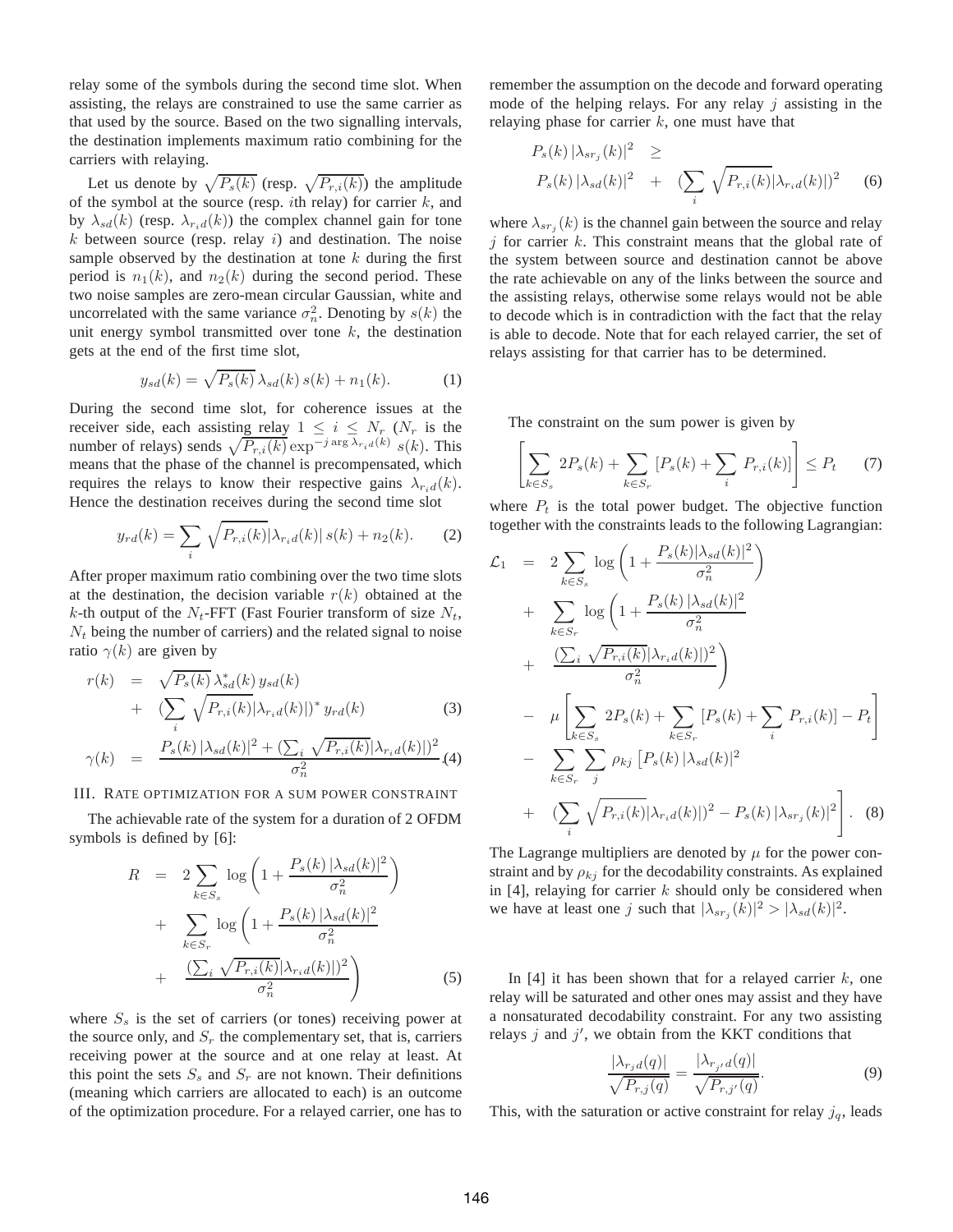to the following values for the relay powers:

$$
P_{r,j}(q) = P_s(q) \left[ |\lambda_{sr_{j_q}}(q)|^2 - |\lambda_{sd}(q)|^2 \right]
$$

$$
\times \frac{|\lambda_{r_jd}(q)|^2}{\left(\sum_i |\lambda_{r_id}(q)|^2\right)^2}.
$$
(10)

The power allocated to carrier q is given by  $P(q)$  which is obtained by

$$
P(q) = P_s(q) + \sum_{i} P_{r,i}(q)
$$
  
=  $P_s(q) \left[ 1 + \frac{|\lambda_{sr_{jq}}(q)|^2 - |\lambda_{sd}(q)|^2}{\sum_{i} |\lambda_{r_i d}(q)|^2} \right]$  (11)

which shows the link between  $P(q)$  and  $P_s(q)$ . In view of all these, we can conclude that for a carrier with one assisting relay fulfilling the constraint, and several other assisting relays, power  $P(q)$  leads to a contribution to the rate given by

$$
R_r(q) = \log \left( 1 + \frac{P(q) \left| \lambda_{sr_{j_q}}(q) \right|^2 \beta(q)}{\sigma_n^2} \right) \tag{12}
$$

with

$$
\beta(q) = \frac{\sum_{i} |\lambda_{r_i} d(q)|^2}{|\lambda_{sr_{j_q}}(q)|^2 - |\lambda_{sd}(q)|^2 + \sum_{i} |\lambda_{r_i} d(q)|^2}.
$$
 (13)

It appears that the impact of  $P(q)$  on the rate is increased with the product  $|\lambda_{sr_{j_q}}(q)|^2 \beta(q)$ . As  $|\lambda_{sr_{j_q}}(q)|^2 \geq |\lambda_{sd}(q)|^2$ ,  $\beta(q)$  increases with the value of  $\sum_i |\lambda_{rad}(q)|^2$ . Therefore, for a given choice of the saturated relay  $j_q$ , all possible additional values of  $|\lambda_{r_i d}(q)|^2$  should be retained. In other words, all relays  $i$  for which decoding is possible, which means  $|\lambda_{sr_i}(q)|^2 > |\lambda_{sr_{j_q}}(q)|^2$ , should be used. The choice of the saturated relay  $j_q$  is a compromise between a high value of  $|\lambda_{sr_{j_q}}(q)|^2$  that is directly beneficial to the rate, and a lower value that allows to select more relays  $|\lambda_{r_i d}(q)|^2$  fulfilling the decoding constraint. Hence all the values  $|\lambda_{sr_j}(q)|^2 >$  $|\lambda_{sd}(q)|^2$  should be ranked in increasing order. For each one considered as candidate for the relay with saturated constraint  $j_q$ , the value of  $|\lambda_{sr_{j_q}}(q)|^2 \beta(q)$  should be computed. The maximum is then kept.

About a non relayed carrier, we have by setting the derivative of the Lagrangian (8) to 0 that

$$
\frac{\partial R}{\partial P_s(q)} = 2\left(1 + \frac{P_s(q)\left|\lambda_{sd}(q)\right|^2}{\sigma_n^2}\right)^{-1} \frac{\left|\lambda_{sd}(q)\right|^2}{\sigma_n^2}
$$
\n
$$
= 2\mu.
$$
\n(14)

For a total power  $P(q)$  allocated to carrier q (over the two instants), the rate evolves as

$$
R_s(q) = \log \left[ \left( 1 + \frac{P(q) \left| \lambda_{sd}(q) \right|^2}{2 \sigma_n^2} \right)^2 \right] \tag{15}
$$

where the 2 in front of the log has been moved as an exponent inside the log. Let us denote by  $|\lambda_{\beta}(q)|^2$  the maximum value that can be found for  $|\lambda_{sr_{j_q}}(q)|^2 \beta(q)$ . When  $|\lambda_{sd}(q)|^2 > |\lambda_{\beta}(q)|^2$  we have for any value of  $P(q)$  that

 $R_s(q) > R_r(q)$ . On the contrary, when  $|\lambda_{sd}(q)|^2 < |\lambda_{\beta}(q)|^2$ we have  $R_s(q) < R_r(q)$ . However this is valid only for  $P(q) \leq \lambda_t(q)$  where

$$
\lambda_t(q) = 4 \sigma_n^2 \frac{|\lambda_\beta(q)|^2 - |\lambda_{sd}(q)|^2}{|\lambda_{sd}(q)|^4}.
$$
 (16)

Based on this a new form can obtained for a Lagrangian:

$$
\mathcal{L}_3 = 2 \sum_{k \in S_s} \log \left( 1 + \frac{P(k) |\lambda_{sd}(k)|^2}{2 \sigma_n^2} \right)
$$
  
+ 
$$
\sum_{k \in S_r} \log \left( 1 + \frac{P(k) |\lambda_{\beta}(k)|^2}{\sigma_n^2} \right)
$$
  
- 
$$
\mu \left[ \sum_{k \in S_s} P(k) - P_t \right]
$$
(17)

with  $P(k) = P_s(k) + \sum_i P_{r,i}(k)$  for a relayed carrier where the relay powers can be computed from (10). For a non relayed carrier,  $P(k) = 2P_s(k)$ .

Equating to 0 the derivatives of this Lagrangian with respect to the power, we get for  $k \in S_s$ ,

$$
P(k) = 2\left[\frac{1}{\mu} - \frac{\sigma_n^2}{|\lambda_{sd}(k)|^2}\right]_+ \tag{18}
$$

where  $[.]_+$  stands for max $[0,.]$ . Similarly, for  $k \in S_r$ ,

$$
P(k) = \left[\frac{1}{\mu} - \frac{\sigma_n^2}{|\lambda_{\beta}(k)|^2}\right]_+.
$$
 (19)

At the end of the power allocation one checks if any of the relayed carriers receives an amount of power above the threshold given by (16). If this happens, the relayed carrier fulfilling this condition and having the largest value of  $|\lambda_{sd}(.)|^2$ is moved from the set  $S_r$  to the set  $S_s$ . The power allocation is computed again. This procedure is iterated till none of the relayed carrier receives an amount of power larger than its associated threshold. This procedure is referred below as the reallocation step. Different reallocation strategies have been experimented and all lead to the same result. Yet the optimality still remains to be proven.

#### IV. INDIVIDUAL POWER CONSTRAINTS

The methodology followed here is similar to that used in [1]. The individual power constraints are given by

$$
\sum_{k=1}^{N_t} P_s(k) \le P_s \text{ and } \sum_{k=1}^{N_t} P_{r,i}(k) \le P_{r,i} \tag{20}
$$

for all relays  $1 \leq i \leq N_r$ , rather than constraint (7). These  $N_r + 1$  constraints lead to the use of  $N_r + 1$  Lagrange multipliers. A first point to be noted is the fact that it may happen that the power constraint on some of the relays will not be saturated at the optimum, depending on the channel parameters. This case will not be investigated further.  $N_r+1$  Lagrange multipliers,  $\mu_s$  and  $\mu_{r,i}$ , now have to be used for the power constraints. One element in the direction of the solution lies in the observation [7] that the rate only depends on the products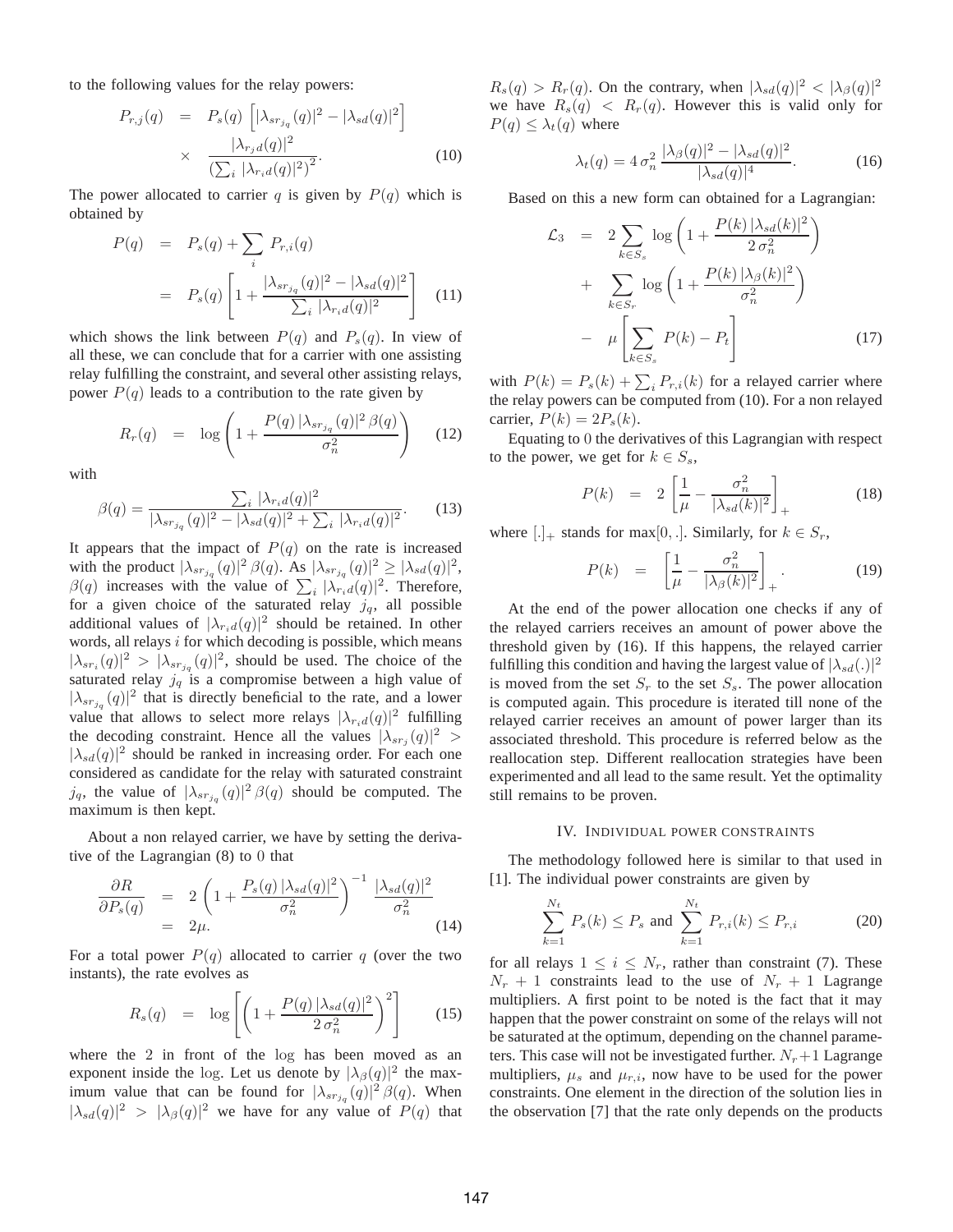of powers and (possibly modified) channel gains. Hence allocating power P to a carrier with gain  $|\lambda|^2$  provides the same rate as allocating power  $\mu P$  to a carrier with gain  $|\lambda|^2/\mu$ . Let us define the following modified gains:  $|\lambda_{sd}^{\mu}|^2 = |\lambda_{sd}|^2/\mu_s$ ;  $|\lambda_{sr_i}^{\mu}|^2 = |\lambda_{sr_i}|^2/\mu_s$ ;  $|\lambda_{r_id}^{\mu}|^2 = |\lambda_{r_id}|^2/\mu_{r_i}$ . The equivalent powers under consideration are now  $P_s^{\mu}(q) = \mu_s P_s(q)$  and  $P_{r_i}^{\mu}(q) = \mu_{r,i} P_{r,i}(q)$ . The reasoning has to be adapted to the fact that now the power constraints are separate and do no longer concern a single power budget. Let us again denote by  $S<sub>s</sub>$  the set of carriers receiving source power only, and by set  $S_r$  the set of other carriers using at least one relay. Let us first assume that the appropriate multipliers  $\mu_s$  and  $\mu_{r,i}$  have been found. The objective function together with the constraints on decoding at the different relays lead to the following Lagrangian:

$$
\mathcal{L}_{1}^{\mu} = 2 \sum_{k \in S_{s}} \log \left( 1 + \frac{P_{s}^{\mu}(k)|\lambda_{sd}^{\mu}(k)|^{2}}{\sigma_{n}^{2}} \right) \n+ \sum_{k \in S_{r}} \log \left( 1 + \frac{P_{s}^{\mu}(k)|\lambda_{sd}^{\mu}(k)|^{2}}{\sigma_{n}^{2}} \right) \n+ \frac{\left( \sum_{i} \sqrt{P_{r,i}^{\mu}(k)} |\lambda_{r,d}^{\mu}(k)| \right)^{2}}{\sigma_{n}^{2}} \right) \n- \left[ \sum_{k \in S_{s}} 2P_{s}^{\mu}(k) + \sum_{k \in S_{r}} [P_{s}^{\mu}(k) + \sum_{i} P_{r,i}^{\mu}(k)] \right] \n- \mu_{s} P_{s} - \sum_{i} \mu_{r,i} P_{r,i} \right] \n- \sum_{k \in S_{r}} \sum_{j} \rho_{kj} [P_{s}^{\mu}(k)|\lambda_{sd}^{\mu}(k)|^{2} \n+ \left( \sum_{i} \sqrt{P_{r,i}^{\mu}(k)} |\lambda_{r,d}^{\mu}(k)| \right)^{2} - P_{s}^{\mu}(k) |\lambda_{sr_{j}}^{\mu}(k)|^{2} \right)
$$

It is interesting to compare this Lagrangian with the one given by (8). Actually they both have the same structure. The first difference is that (8) is based on P's and  $\lambda$ 's while (21) is based on  $P^{\mu}$ 's and  $\lambda^{\mu}$ 's. Assuming that  $\mu_s$  and the  $\mu_{r,i}$  are known, and thanks to the use of the modified gains and powers, the individual power constraints give rise to a single sum power constraint. The associated Lagrange multiplier now has to be equal to 1 which is the other difference. Based on these observations, it turns out that under the assumption of known  $\mu_s$  and  $\mu_{r,i}$  all the results derived in section III apply to our problem with individual power constraints, and to the powers and the gains that have been properly normalized. In particular, for a relayed carrier, out of all the contributing relays, a single one has the constraint active. The power allocated to carrier  $q$ is given by  $P^{\mu}(q)$  which is obtained by

$$
P^{\mu}(q) = P_s^{\mu}(q) + \sum_i P_{r,i}^{\mu}(q)
$$
  
=  $P_s^{\mu}(q) \left[ 1 + \frac{|\lambda_{sr_{j_q}}^{\mu}(q)|^2 - |\lambda_{sd}^{\mu}(q)|^2}{\sum_i |\lambda_{r_i}^{\mu}(q)|^2} \right].$  (22)

Adapting what has been found above for the sum power case, the routing of carrier q to set  $S<sub>s</sub>$  or set  $S<sub>r</sub>$  is based on the comparison of  $|\lambda_{sd}^{\mu}(q)|^2$  with  $|\lambda_{\beta}^{\mu}(q)|^2$ , the maximum value that can be found for  $|\lambda_{sr_{j_q}}^{\mu}(q)|^2 \beta^{\mu}(q)$  with

$$
\beta^{\mu}(q) = \frac{\sum_{i} |\lambda^{\mu}_{r_i d}(q)|^2}{|\lambda^{\mu}_{sr_{j_q}}(q)|^2 - |\lambda^{\mu}_{sd}(q)|^2 + \sum_{i} |\lambda^{\mu}_{r_i d}(q)|^2}.
$$
 (23)

When  $|\lambda_{sd}^{\mu}(q)|^2 > |\lambda_{\beta}^{\mu}(q)|^2$  carrier q is allocated to set  $S_s$ . When  $|\lambda_{sd}^B(q)| \geq |\lambda_{\beta}^B(q)|^2$ , carrier q is allocated to set  $S_r$  if When  $|\lambda_{sd}^B(q)|^2 < |\lambda_{\beta}^B(q)|^2$ , carrier q is allocated to set  $S_r$  if  $P^{\mu}(q) \leq \lambda_t^{\mu}(q)$  where

$$
\lambda_t^{\mu}(q) = 4 \sigma_n^2 \frac{|\lambda_{\beta}^{\mu}(q)|^2 - |\lambda_{sd}^{\mu}(q)|^2}{|\lambda_{sd}^{\mu}(q)|^4}
$$
 (24)

and to set  $S_s$  if  $P^{\mu}(q) \geq \lambda_t^{\mu}(q)$ . This is implemented by means of the waterfilling and reallocation step described above.

Up to now it was assumed that the  $\mu_{r,i}$  and  $\mu_s$  were known. In fact there are single values  $\mu_{r,i}$  and  $\mu_s$  for which the power constraints are simultaneously fulfilled. As in [1] a Newton Raphson iterative approach is proposed to find the correct values. At iteration l, the power prices  $\mu_{r,i}$  and  $\mu_s$  are updated according to

$$
\begin{bmatrix}\n\mu_{s+1}^{l+1} \\
\mu_{r,1}^{l+1} \\
\vdots \\
\mu_{r,N_r}^{l+1}\n\end{bmatrix} = \begin{bmatrix}\n\mu_s^l \\
\mu_{r,1}^l \\
\vdots \\
\mu_{r,N_r}^l\n\end{bmatrix} - \lambda J^{-1} \begin{bmatrix}\n\sum_q P_s(q) - P_s \\
\sum_q P_{r,1}(q) - P_{r,1} \\
\vdots \\
\sum_q P_{r,N_r}(q) - P_{r,N_r}\n\end{bmatrix}
$$

with

.)

$$
J = \begin{bmatrix} \frac{\partial \sum_{q} P_s(q)}{\partial \mu_s} & \cdots & \frac{\partial \sum_{q} P_s(q)}{\partial \mu_{r,N_r}} \\ \vdots & \ddots & \vdots \\ \frac{\partial \sum_{q} P_{r,1}(q)}{\partial \mu_s} & \cdots & \frac{\partial \sum_{q} P_{r,N_r}(q)}{\partial \mu_{r,N_r}} \end{bmatrix} .
$$
 (25)

## In order to illustrate the theoretical analysis, numerical results are provided and discussed for situations with  $N_r = 2$ and  $N_r = 3$  possible relays. The number of carriers is set to  $N_t = 128$ . Channel impulse responses (CIR) of length 32 are generated. The taps are i. i. d. zero mean circular complex gaussian, and of unit variance for all links except the links  $\lambda_{sr_i}$  which are 10 dBs higher. From these CIRs, FFTs are computed to provide the corresponding  $\lambda_{xy}$ . We set  $\sigma_n^2 = 1$ . The individual power constraints are  $P_s = 200$  and  $P_{r,i} = 50$  for all relays. The sum power constraint is chosen to be  $P_t = 200 + N_r \times 50$ . Figure 2 provides the gains  $|\lambda_{sr_i}(k)|^2$ (solid curve),  $|\lambda_{sd}(k)|^2$  (dash-dotted),  $|\lambda_{rid}(k)|^2$  (dashed) in dB for the realization under consideration in the case  $N_r = 2$ . Figures 3 shows the power allocation (◦) obtained for the optimized method and the individual power constraints. The possible further split where appropriate among source power (solid line) and powers of the relays (dashed) is shown. The  $\times$ s indicate that at least one relay is assisting ( $\times$  at the top of the figure) or none ( $\times$  in 0). When no relay is assisting it has to be remembered that the corresponding amount of power  $( \circ )$